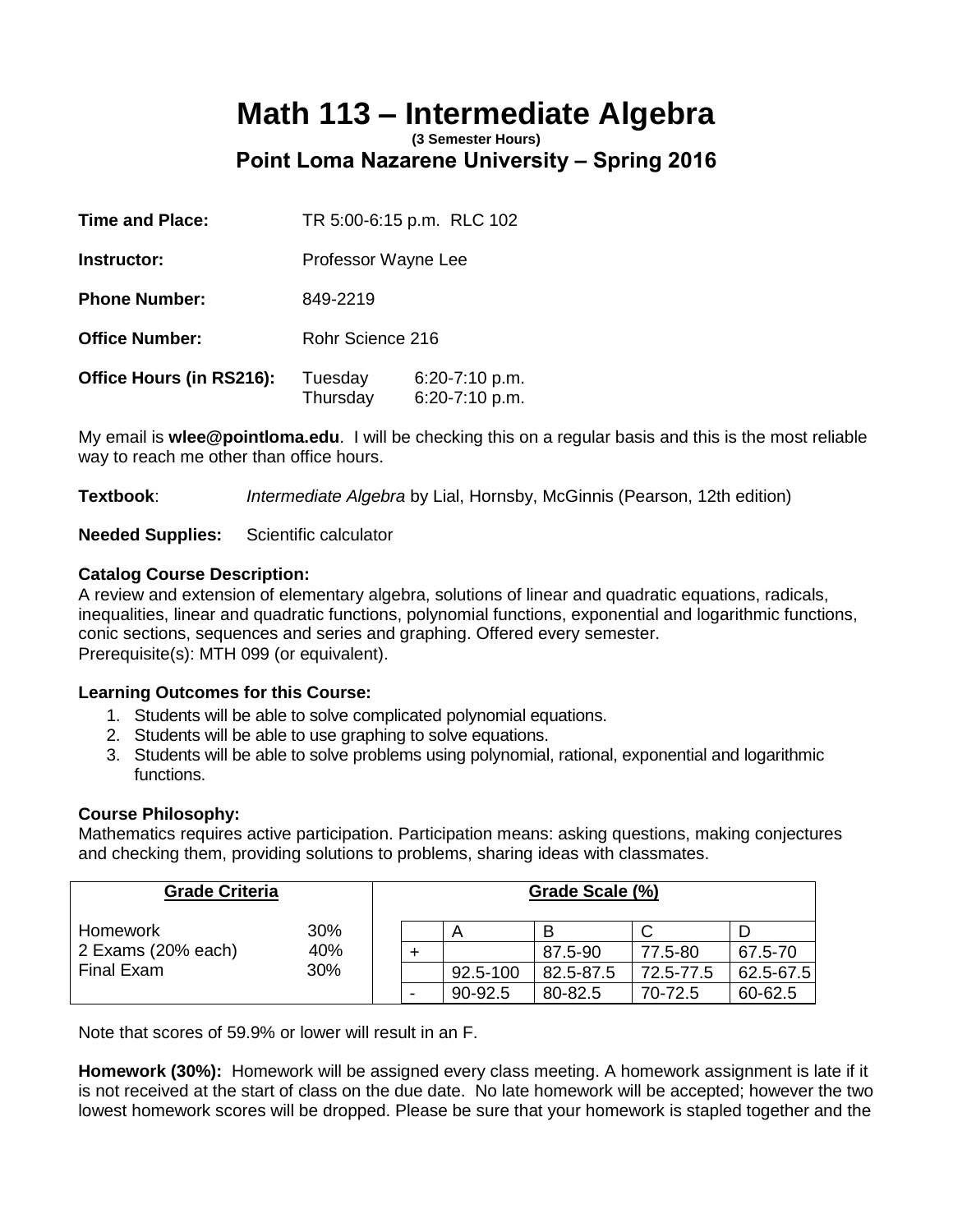problems are in order. Homework will be scored on a combination of completeness and correctness. A random selection (the same for all people) of the problems will be graded on any homework assignment.

**Tests (20% each) and Final Exam (30%):** Tests and the Final Exam will include problems and questions over material assigned in the text, readings and handouts, as well as material presented in class.

No examination shall be missed without prior consent by me or a well documented emergency beyond your control. A score of zero will be assigned for an examination that is missed without prior consent or a well documented emergency beyond your control. The examination schedule is included in the daily schedule. I do not intend to accept excuses such as poor communication with parents, benefactors, sport team sponsors and/or travel agents.

#### **Final Exam Date and Time:**

The final exam date and time is set by the university at the beginning of the semester and may not be changed by the instructor. Only in the case that a student is required to take three exams during the same day of finals week is an instructor authorized to change the exam date and time for that particular student.

> **The Final Exam is COMPREHENSIVE Thursday, May 5th , 2016 from 7:30-10:00 p.m.**

#### **Cell Phones:**

Turn off any cell phone, pager or things that are distracting while you are in class. Also, do not text or work on other classes while in class (to do so is disrespectful to me and your classmates) and it is not the best use of class time.

#### **General Advice:**

The key to success in this class is to attend lectures regularly and do your homework. You learn mathematics by doing it yourself. You should expect to spend approximately two hours outside of class for every one hour in class working on homework and going over concepts. When doing homework, please note it is normal to not be able to do every problem correct on the first attempt. Do not be discouraged, instead seek help.

#### **Sources of Help:**

- 1. Me. If you have questions, ask me. See office hours.
- 2. Other classmates. Form study groups! Work together!

#### **University Mission:**

Point Loma Nazarene University exists to provide higher education in a vital Christian community where minds are engaged and challenged, character is modeled and formed, and service becomes an expression of faith. Being of Wesleyan heritage, we aspire to be a learning community where grace is foundational, truth is pursued, and holiness is a way of life.

#### **Department Mission:**

The Mathematical, Information, and Computer Sciences department at Point Loma Nazarene University is committed to maintaining a curriculum that provides its students with the tools to be productive, the passion to continue learning, and Christian perspectives to provide a basis for making sound value judgments.

#### **Attendance:**

Attendance is expected at each class session. In the event of an absence you are responsible for the material covered in class and the assignments given that day.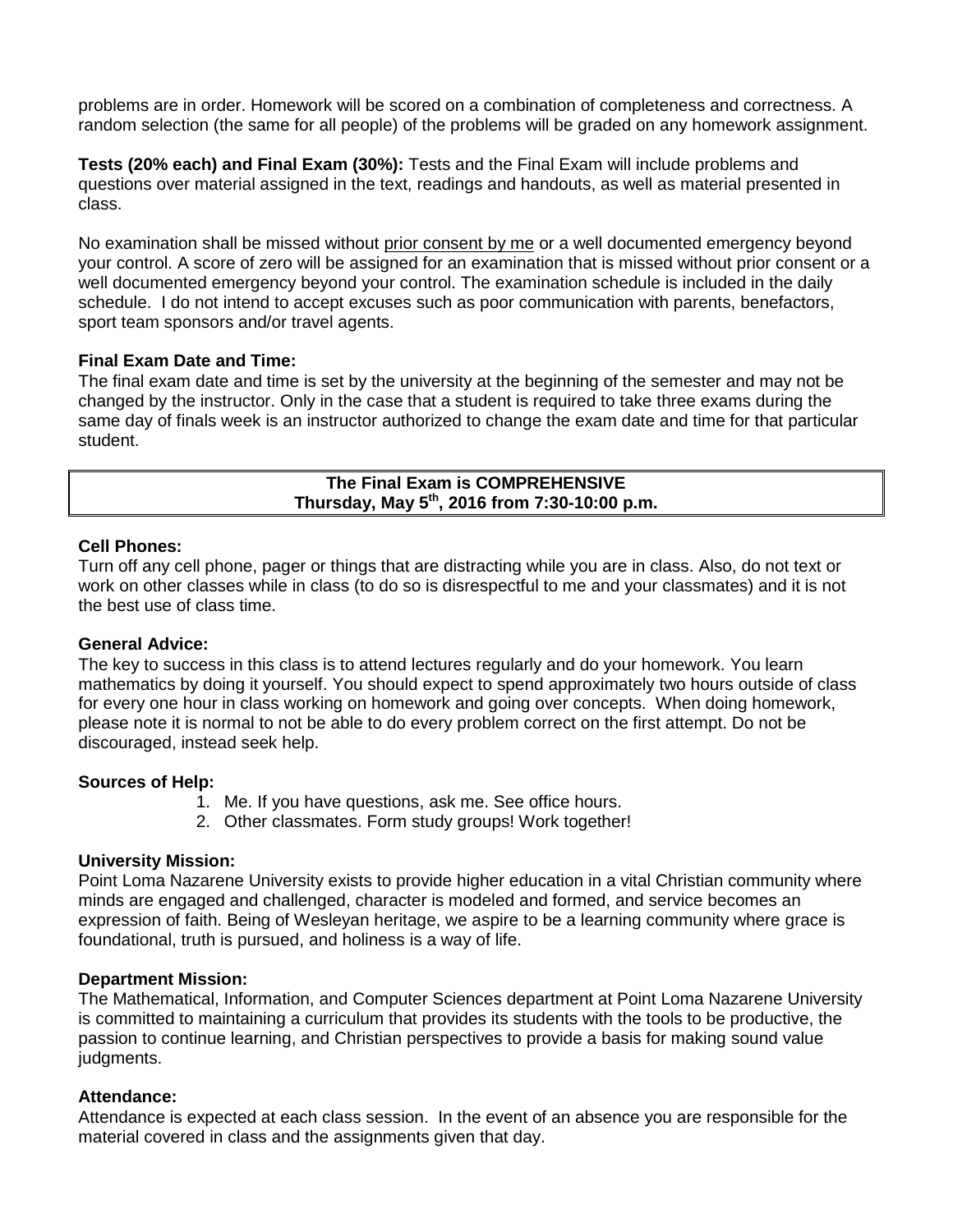Regular and punctual attendance at all classes in which a student is registered is considered essential to optimum academic achievement. Therefore, regular attendance and participation in each course are minimal requirements to be met. There are no allowed or excused absences except as approved in writing by the Provost for specific students participating in certain university-sanctioned activities. Excused absences still count toward the 10%-20% limits, but allow students to make up work, quizzes, or tests missed as a result of a university-sanctioned activity. Activities of a unique nature, such as labs or other activities identified clearly on the syllabus, cannot be made up except in rare instances when instructors have given advanced, written approval for doing so. Whenever the number of accumulated absences in a class, for any cause, exceeds ten (10) percent of the total number of class meetings, the faculty member should send an e-mail to the student and the Vice Provost for Academic Administration (VPAA) warning of attendance jeopardy. If more than twenty (20) percent of the total number of class meetings is reported as missed, the faculty member or VPAA may initiate the student's de-enrollment from the course without further advanced notice to the student. If the date of de-enrollment is past the last date to withdraw from a class, the student will be assigned a grade of W or WF consistent with university policy in the Grading section of the catalog. There are no refunds for courses where a deenrollment was processed. For more details see the PLNU catalog: [http://catalog.pointloma.edu/content.php?catoid=18&navoid=1278#Class\\_Attendance](http://catalog.pointloma.edu/content.php?catoid=18&navoid=1278#Class_Attendance)

# **Class Enrollment:**

It is the student's responsibility to maintain his/her class schedule. Should the need arise to drop this course (personal emergencies, poor performance, etc.), the student has the responsibility to follow through (provided the drop date meets the stated calendar deadline established by the university), not the instructor. Simply ceasing to attend this course or failing to follow through to arrange for a change of registration (drop/add) may easily result in a grade of F on the official transcript.

## **Academic Accommodations:**

While all students are expected to meet the minimum academic standards for completion of their courses as established by the instructors, students with special needs may require academic accommodations. At Point Loma Nazarene University, students requesting academic accommodations must file documentation with the Disability Resource Center (DRC), located in the Bond Academic Center. Students can also reach the Disability Resource Center by phone at 619-849-2486 or by e-mail at [DRC@pointloma.edu.](mailto:DRC@pointloma.edu) Once the student files documentation, the Disability Resource Center contacts the student's instructors and provides written recommendations for reasonable and appropriate accommodations to meet the individual needs of the student. This policy assists the university in its commitment to full compliance with Section 504 of the Rehabilitation Act of 1973, the Americans with Disabilities (ADA) Act of 1990, and ADA Amendments Act of 2008, all of which prohibit discrimination against students with special needs and guarantees all qualified students equal access to the benefits of PLNU programs and activities. For more details see the PLNU catalog:

[http://catalog.pointloma.edu/content.php?catoid=18&navoid=1278#Academic\\_Accommodations](http://catalog.pointloma.edu/content.php?catoid=18&navoid=1278#Academic_Accommodations) 

Students with learning disabilities who may need accommodations should discuss options with the instructor during the first two weeks of class.

## **Academic Honesty:**

The Point Loma Nazarene University community holds the highest standards of honesty and integrity in all aspects of university life. Any violation of the university's commitment is a serious affront to the very nature of Point Loma's mission and purpose. Violations of academic honesty include cheating, plagiarism, falsification, aiding academic dishonesty, and malicious interference. The details of PLNU's meaning of each of these words can be found in the PLNU catalog at: [http://catalog.pointloma.edu/content.php?catoid=18&navoid=1278#Academic\\_Honesty](http://catalog.pointloma.edu/content.php?catoid=18&navoid=1278#Academic_Honesty)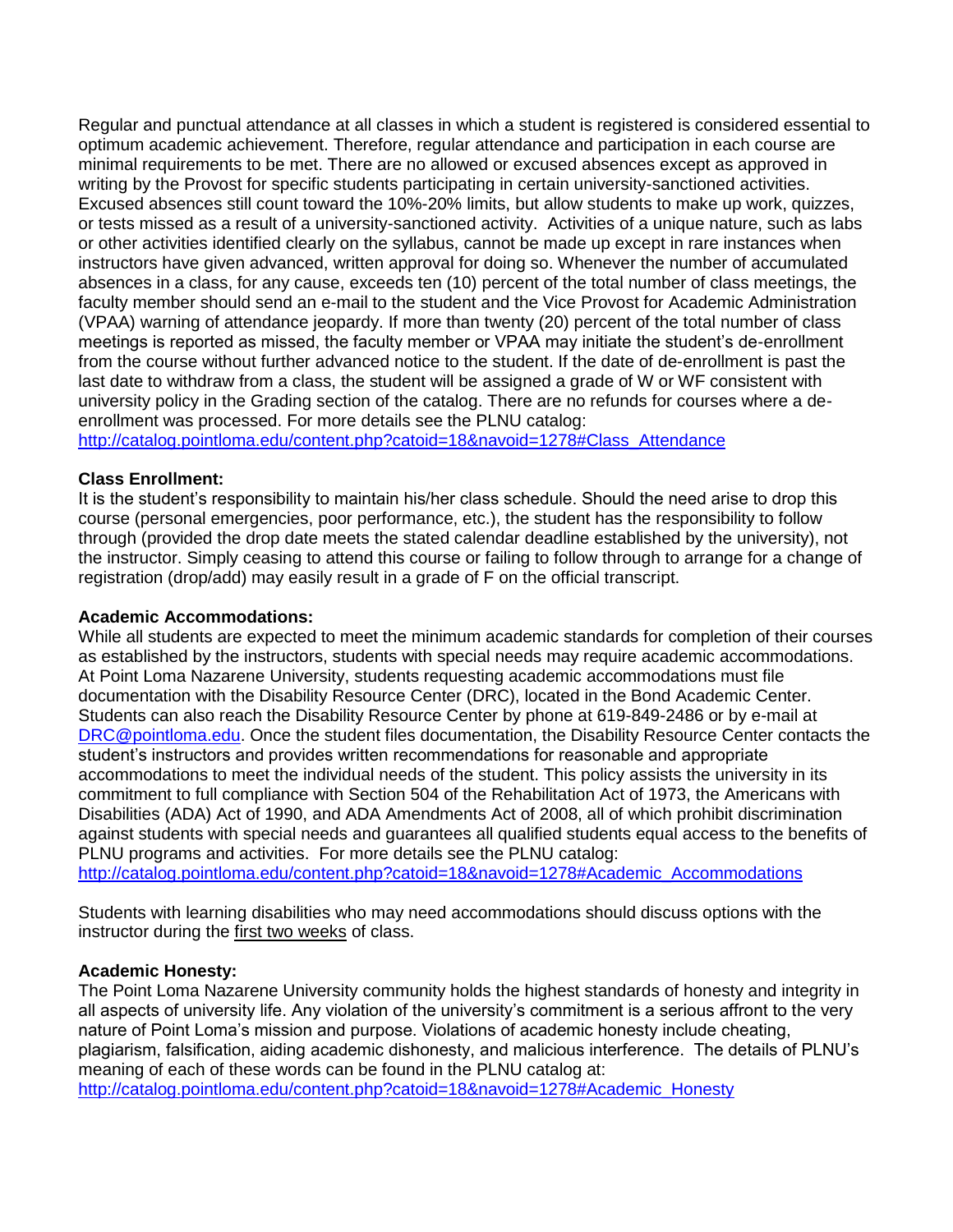A student remains responsible for the academic honesty of work submitted in PLNU courses and the consequences of academic dishonesty beyond receipt of the final grade in the class and beyond the awarding of the diploma. Ignorance of these catalog policies will not be considered a valid excuse or defense. Students may not withdraw from a course as a response to a consequence.

A student who is caught cheating on any item of work will receive a zero on that item and may receive an "F" for the semester. See the PLNU Catalog for a further explanation of the PLNU procedures for academic dishonesty

[\(http://catalog.pointloma.edu/content.php?catoid=18&navoid=1278#Academic\\_Honesty\)](http://catalog.pointloma.edu/content.php?catoid=18&navoid=1278#Academic_Honesty).

## **Final Exam: Date and Time:**

The final exam date and time is set by the university at the beginning of the semester and may not be changed by the instructor. Only in the case that a student is required to take three exams during the same day of finals week is an instructor authorized to change the exam date and time for that particular student.

# **Copyright Protected Materials:**

Point Loma Nazarene University, as a non-profit educational institution, is entitled by law to use materials protected by the US Copyright Act for classroom education. Any use of those materials outside the class may violate the law.

## **Credit Hour:**

In the interest of providing sufficient time to accomplish the stated course learning outcomes, this class meets the PLNU credit hour policy for a 3 unit class delivered over 15 weeks. Specific details about how the class meets the credit hour requirements can be provided upon request.